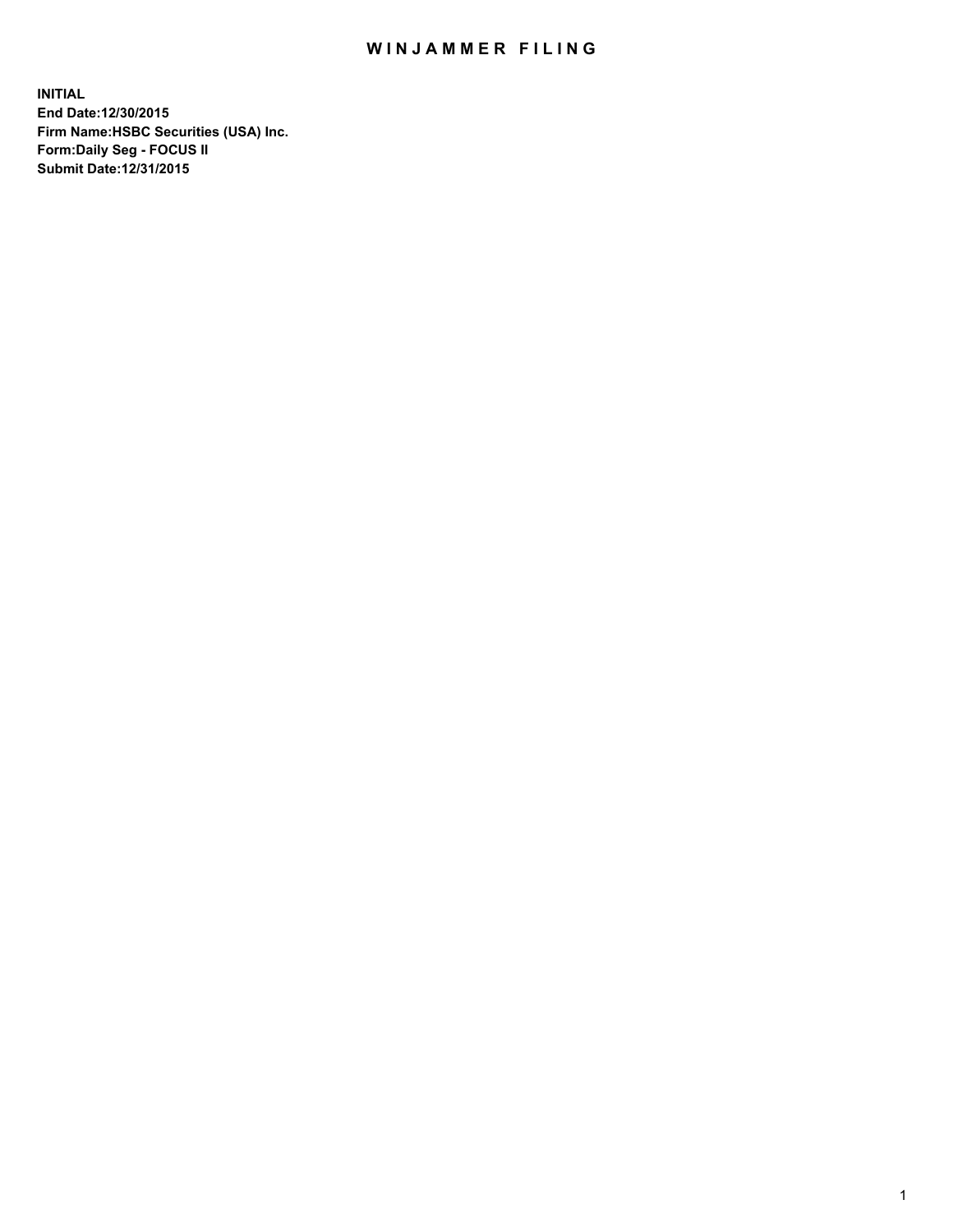## **INITIAL End Date:12/30/2015 Firm Name:HSBC Securities (USA) Inc. Form:Daily Seg - FOCUS II Submit Date:12/31/2015 Daily Segregation - Cover Page**

| Name of Company<br><b>Contact Name</b><br><b>Contact Phone Number</b><br><b>Contact Email Address</b>                                                                                                                                                                                                                          | <b>HSBC Securities (USA) Inc.</b><br><b>Michael Vacca</b><br>212-525-7951<br>steven.richardson@us.hsbc.com |
|--------------------------------------------------------------------------------------------------------------------------------------------------------------------------------------------------------------------------------------------------------------------------------------------------------------------------------|------------------------------------------------------------------------------------------------------------|
| FCM's Customer Segregated Funds Residual Interest Target (choose one):<br>a. Minimum dollar amount: ; or<br>b. Minimum percentage of customer segregated funds required:%; or<br>c. Dollar amount range between: and; or<br>d. Percentage range of customer segregated funds required between: % and %.                        | 110,000,000<br><u>0</u><br>0 <sub>0</sub><br>0 <sub>0</sub>                                                |
| FCM's Customer Secured Amount Funds Residual Interest Target (choose one):<br>a. Minimum dollar amount: ; or<br>b. Minimum percentage of customer secured funds required:%; or<br>c. Dollar amount range between: and; or<br>d. Percentage range of customer secured funds required between:% and%.                            | 10,000,000<br>0 <sub>0</sub><br>00                                                                         |
| FCM's Cleared Swaps Customer Collateral Residual Interest Target (choose one):<br>a. Minimum dollar amount: ; or<br>b. Minimum percentage of cleared swaps customer collateral required:% ; or<br>c. Dollar amount range between: and; or<br>d. Percentage range of cleared swaps customer collateral required between:% and%. | 90,000,000<br><u>00</u><br>0 <sub>0</sub>                                                                  |

Attach supporting documents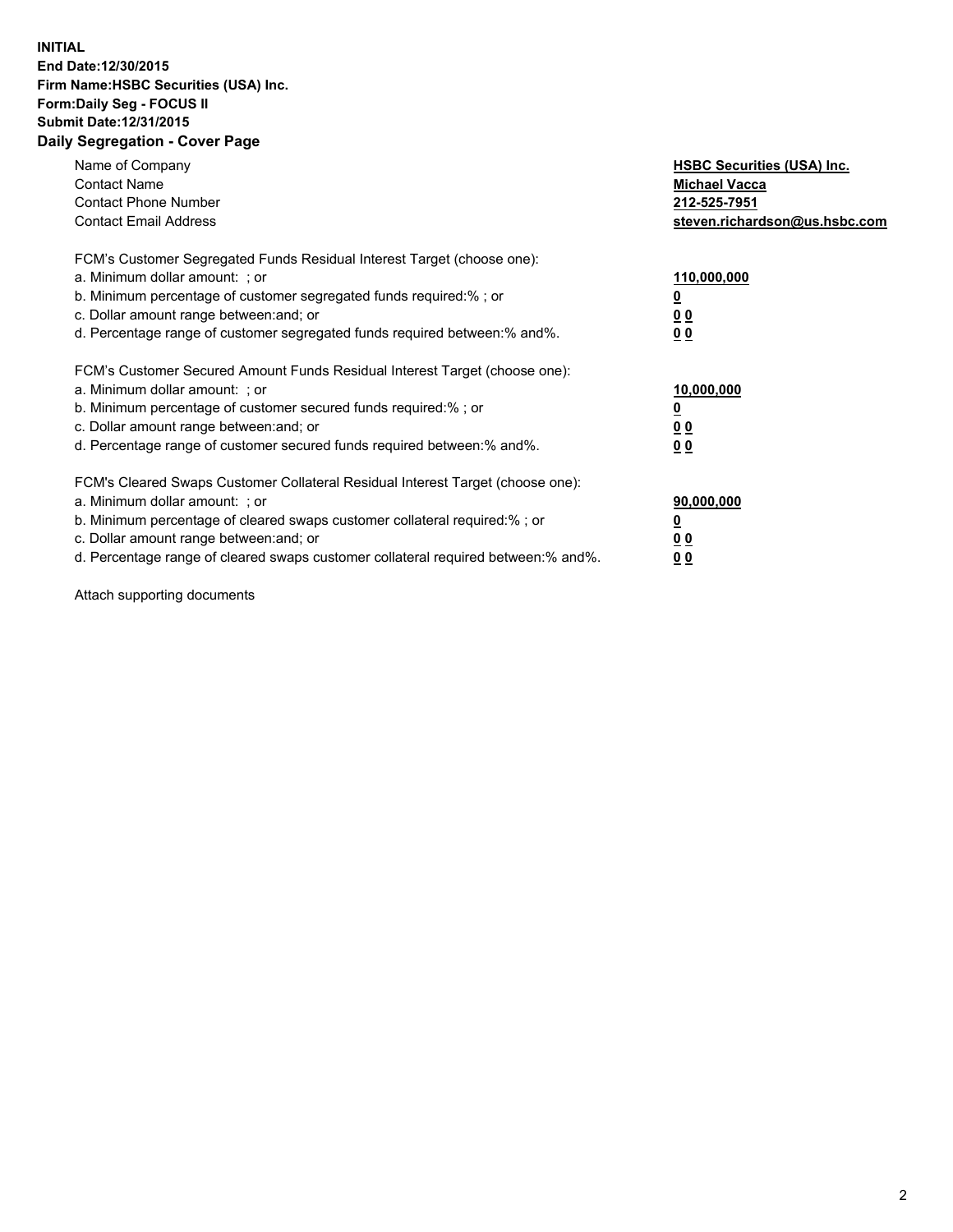**INITIAL End Date:12/30/2015 Firm Name:HSBC Securities (USA) Inc. Form:Daily Seg - FOCUS II Submit Date:12/31/2015 Daily Segregation - Secured Amounts**

## Foreign Futures and Foreign Options Secured Amounts Amount required to be set aside pursuant to law, rule or regulation of a foreign government or a rule of a self-regulatory organization authorized thereunder **0** [7305] 1. Net ledger balance - Foreign Futures and Foreign Option Trading - All Customers A. Cash **53,610,230** [7315] B. Securities (at market) **138,141,251** [7317] 2. Net unrealized profit (loss) in open futures contracts traded on a foreign board of trade **-2,922,430** [7325] 3. Exchange traded options a. Market value of open option contracts purchased on a foreign board of trade **0** [7335] b. Market value of open contracts granted (sold) on a foreign board of trade **0** [7337] 4. Net equity (deficit) (add lines 1. 2. and 3.) **188,829,051** [7345] 5. Account liquidating to a deficit and account with a debit balances - gross amount **3,349,346** [7351] Less: amount offset by customer owned securities **-3,349,346** [7352] **0** [7354] 6. Amount required to be set aside as the secured amount - Net Liquidating Equity Method (add lines 4 and 5) **188,829,051** [7355] 7. Greater of amount required to be set aside pursuant to foreign jurisdiction (above) or line 6. **188,829,051** [7360] FUNDS DEPOSITED IN SEPARATE REGULATION 30.7 ACCOUNTS 1. Cash in banks A. Banks located in the United States **39,884,159** [7500] B. Other banks qualified under Regulation 30.7 **0** [7520] **39,884,159** [7530] 2. Securities A. In safekeeping with banks located in the United States **96,566,207** [7540] B. In safekeeping with other banks qualified under Regulation 30.7 **0** [7560] **96,566,207** [7570] 3. Equities with registered futures commission merchants A. Cash **0** [7580] B. Securities **0** [7590] C. Unrealized gain (loss) on open futures contracts **0** [7600] D. Value of long option contracts **0** [7610] E. Value of short option contracts **0** [7615] **0** [7620] 4. Amounts held by clearing organizations of foreign boards of trade A. Cash **0** [7640] B. Securities **0** [7650] C. Amount due to (from) clearing organization - daily variation **0** [7660] D. Value of long option contracts **0** [7670] E. Value of short option contracts **0** [7675] **0** [7680] 5. Amounts held by members of foreign boards of trade A. Cash **82,723,983** [7700] B. Securities **41,575,044** [7710]

- C. Unrealized gain (loss) on open futures contracts **-2,922,430** [7720]
- D. Value of long option contracts **0** [7730]
- E. Value of short option contracts **0** [7735] **121,376,597** [7740]
- 6. Amounts with other depositories designated by a foreign board of trade **0** [7760]
- 7. Segregated funds on hand **0** [7765]
- 8. Total funds in separate section 30.7 accounts **257,826,963** [7770]
- 9. Excess (deficiency) Set Aside for Secured Amount (subtract line 7 Secured Statement Page 1 from Line 8)
- 10. Management Target Amount for Excess funds in separate section 30.7 accounts **10,000,000** [7780]
- 11. Excess (deficiency) funds in separate 30.7 accounts over (under) Management Target **58,997,912** [7785]

**68,997,912** [7380]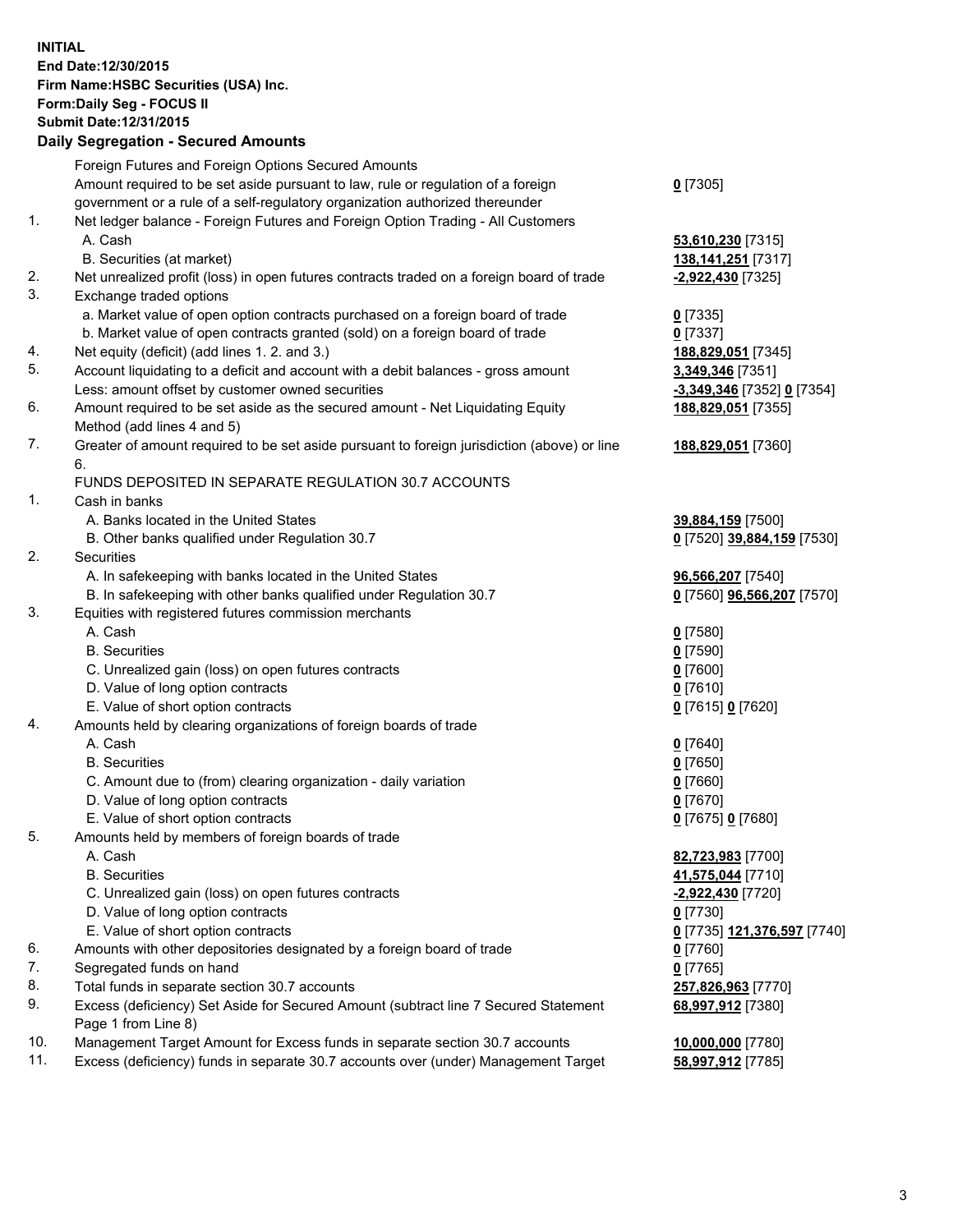|     | <b>INITIAL</b><br>End Date:12/30/2015<br>Firm Name: HSBC Securities (USA) Inc.<br>Form: Daily Seg - FOCUS II |                              |
|-----|--------------------------------------------------------------------------------------------------------------|------------------------------|
|     | Submit Date: 12/31/2015                                                                                      |                              |
|     | Daily Segregation - Segregation Statement                                                                    |                              |
|     | SEGREGATION REQUIREMENTS(Section 4d(2) of the CEAct)                                                         |                              |
| 1.  | Net ledger balance                                                                                           |                              |
|     | A. Cash                                                                                                      | 162,609,175 [7010]           |
|     | B. Securities (at market)                                                                                    | 956,410,198 [7020]           |
| 2.  | Net unrealized profit (loss) in open futures contracts traded on a contract market                           | 67,021,095 [7030]            |
| 3.  | Exchange traded options                                                                                      |                              |
|     | A. Add market value of open option contracts purchased on a contract market                                  | 100,421,475 [7032]           |
|     | B. Deduct market value of open option contracts granted (sold) on a contract market                          | -38,555,715 [7033]           |
| 4.  | Net equity (deficit) (add lines 1, 2 and 3)                                                                  | 1,247,906,228 [7040]         |
| 5.  | Accounts liquidating to a deficit and accounts with                                                          |                              |
|     | debit balances - gross amount                                                                                | 25,700,247 [7045]            |
|     | Less: amount offset by customer securities                                                                   | -25,700,191 [7047] 56 [7050] |
| 6.  | Amount required to be segregated (add lines 4 and 5)                                                         | 1,247,906,284 [7060]         |
|     | FUNDS IN SEGREGATED ACCOUNTS                                                                                 |                              |
| 7.  | Deposited in segregated funds bank accounts                                                                  |                              |
|     | A. Cash                                                                                                      | 136,877,381 [7070]           |
|     | B. Securities representing investments of customers' funds (at market)                                       | $0$ [7080]                   |
|     | C. Securities held for particular customers or option customers in lieu of cash (at<br>market)               | 196,756,336 [7090]           |
| 8.  | Margins on deposit with derivatives clearing organizations of contract markets                               |                              |
|     | A. Cash                                                                                                      | 28,587,316 [7100]            |
|     | B. Securities representing investments of customers' funds (at market)                                       | 149,337,722 [7110]           |
|     | C. Securities held for particular customers or option customers in lieu of cash (at<br>market)               | 759,653,862 [7120]           |
| 9.  | Net settlement from (to) derivatives clearing organizations of contract markets                              | -24,811,759 [7130]           |
| 10. | Exchange traded options                                                                                      |                              |
|     | A. Value of open long option contracts                                                                       | 100,421,475 [7132]           |
|     | B. Value of open short option contracts                                                                      | -38,555,715 [7133]           |
| 11. | Net equities with other FCMs                                                                                 |                              |
|     | A. Net liquidating equity                                                                                    | 73,338,539 [7140]            |
|     | B. Securities representing investments of customers' funds (at market)                                       | $0$ [7160]                   |
|     | C. Securities held for particular customers or option customers in lieu of cash (at                          | $0$ [7170]                   |
|     | market)                                                                                                      |                              |
| 12. | Segregated funds on hand                                                                                     | $0$ [7150]                   |
| 13. | Total amount in segregation (add lines 7 through 12)                                                         | 1,381,605,157 [7180]         |
| 14. | Excess (deficiency) funds in segregation (subtract line 6 from line 13)                                      | 133,698,873 [7190]           |
| 15. | Management Target Amount for Excess funds in segregation                                                     | 110,000,000 [7194]           |
| 16. | Excess (deficiency) funds in segregation over (under) Management Target Amount                               | 23,698,873 [7198]            |

Excess